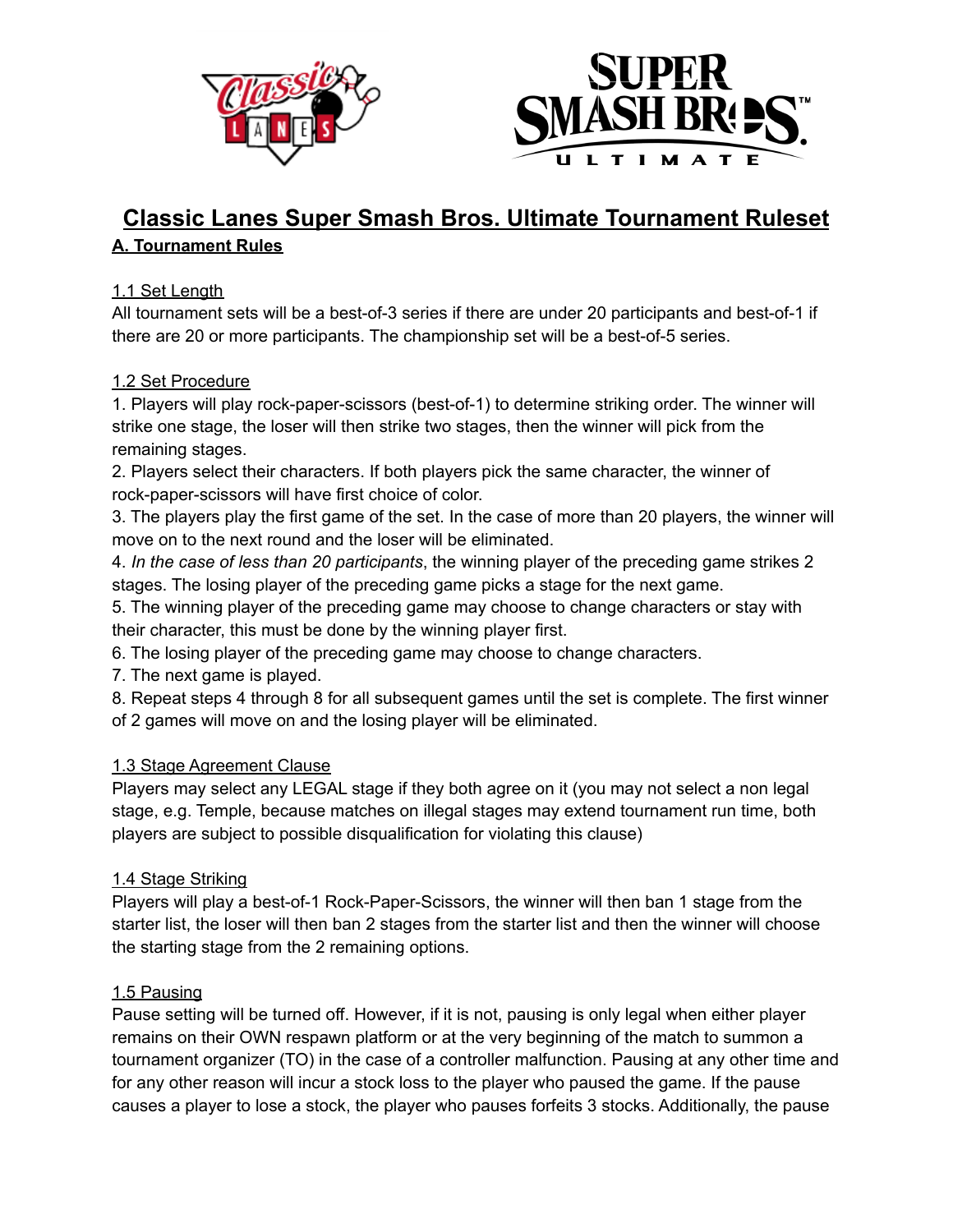menu has a Frame Advance option. Use of this option during official matches is strictly forbidden and doing so will cause a game loss.

## 1.6 Console Set Up

The Nintendo Switch Handheld or Tabletop mode is NOT a viable tournament set up and cannot be used for official bracket matches. This includes docks that allow for use of the Switch screen while adding USB ports or other features. All legal matches must be played on the provided TV screen.

## 1.7 Stalling

Stalling, or unintentionally making the game unplayable, is banned and at the discretion of tournament staff. Stalling includes but is not limited to becoming invisible, continuing infinites past 300% and reaching a position that your opponent can never reach you. Stalling will result in a forfeit of the game for the player initiating the action.

## 1.8 Self Destruct Moves

If a game ends with a self-destruct move, the results screen will determine the winner. If a sudden death occurs, sudden death rules apply.

## 1.9 Sudden Death

If a game goes to Sudden Death, the winner is determined by stocks and percentage at the time the game ends. If both players are tied in stocks the player with the lower percentage wins. In the event of a percentage tie, or a game in which both players lose their stocks simultaneously, a 1 stock tiebreaker will be played with a 3 minute time limit on the same stage with the same characters. The results of an in-game 300% Sudden Death do not count. If Sudden Death occurs in a Sudden Death game, the process is repeated.

## 1.10 Alting

You will be immediately disqualified from a tournament with no refund if you are found using an alternate tag/tags to hide your identity to manipulate bracket/seeding. The only exception to this rule is if the player notifies a TO prior to the registration.

## 1.11 Character Color/Team Color Selection

If there is a dispute in character colors (i.e. both players want to use green fox), the winner of rock-paper-scissors gets to choose their color first.

## 1.12 Color Request Clause

Players may request that their opponent change colors to accommodate colorblindness or if their color is indistinguishable from either the other team color or stage background. This will be at the discretion of the TO and staff.

# 1.13 Warm Ups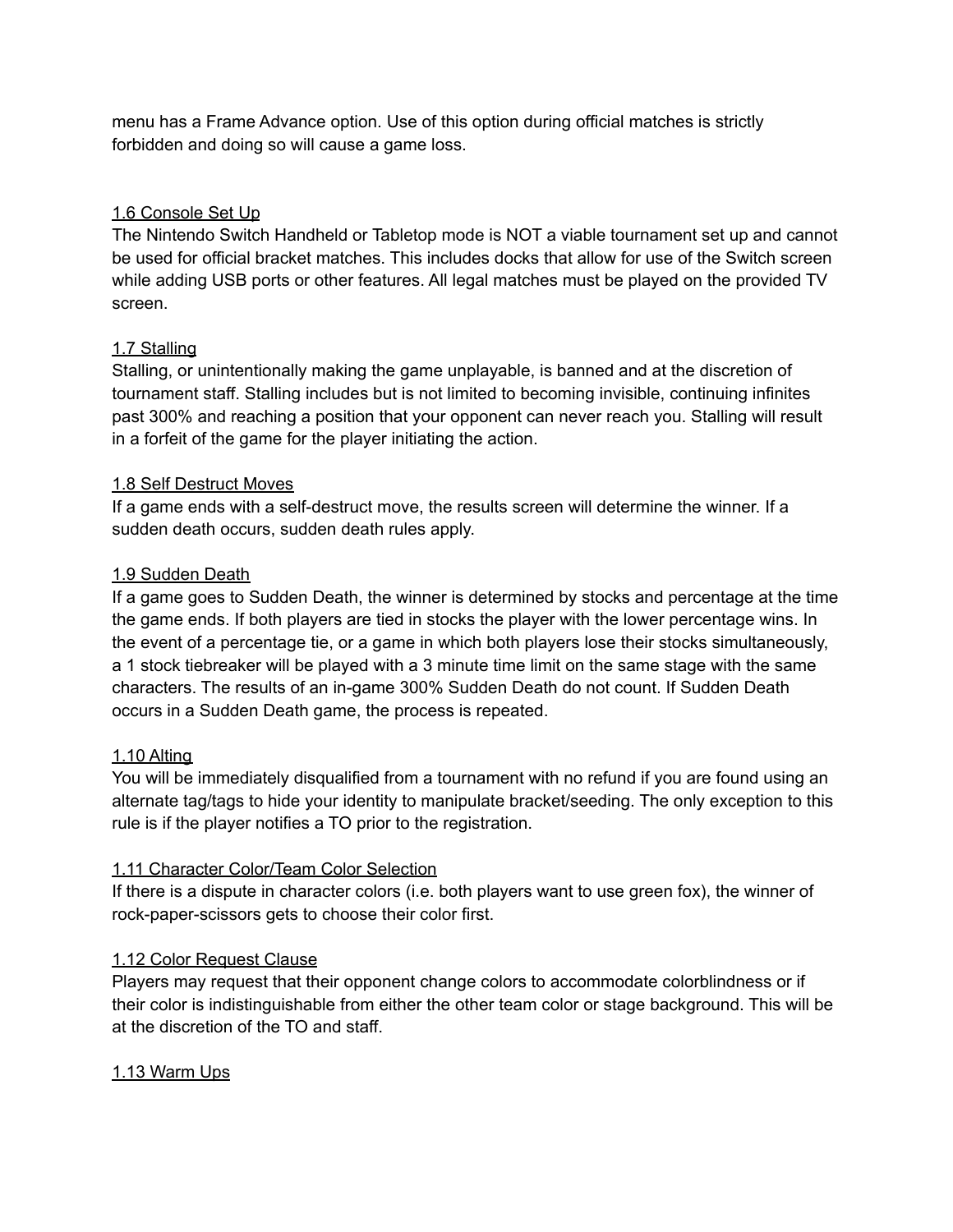Warm-up periods, button checks or hand warmers, may not exceed 30 seconds on the game clock. Violation of this rule may result in an automatic forfeit at the discretion of the TO.

#### 1.14 Coaching

Coaching is NOT permitted during the duration of a tournament set. If coaching occurs during this window, they will receive penalties as outlined below:

-*1st offense (minor)*: verbal warning to the player and coach. This warning persists for the entire event.

-*2nd offense (major)*: player receives a game loss

-*3rd offense (severe)*: player and offending coach receive complete disqualification from the Event.

#### Guideline for Violations

*Cheering* – Nondescript statements such as "Let's Go" "You got this" or "Mess him up" are not violations.

*Minor Violation* – General statements such as "Play slow" "Take your time" or "hit him" *Major Violation* – Specific statements pointing out habits, specific options or timings such as "Watch for his neutral get up" "his waft is almost ready" or "he keeps rolling."

*Severe Violation* – Physical interference to either player.

Tournament staff reserve the right to judge what is deemed "coaching" and the severity of the violation.

#### 1.15 Tardiness

Anyone who is not present for their set by 5 minutes past the scheduled start time is subject to total disqualification from the event.

#### 1.16 Collusion

Players suspected of colluding may be immediately disqualified from the tournament and future events at the discretion of tournament organizers. This includes intentionally throwing a game, splitting a payout, or committing any other form of bracket manipulation. The TO reserves the right to deny payout of event winnings to any player suspected of colluding.

#### 1.17 Misinterpretations/Misconfiguration

Games or sets are not to be replayed due to a misinterpretation of the rules OR misconfiguration of game settings. Game settings should be configured according to section 2.1. It is the players responsibility to ask the TO for any clarification of the rule set in the event of a disagreement, and the outcome of a game or set will not be changed after the fact unless under extreme circumstances, judgment is reserved for tournament staff.

#### **B. Game Rules**

#### 2.1 Game Settings

· Stock and time are set to 3 stock and 5 minutes for all games.